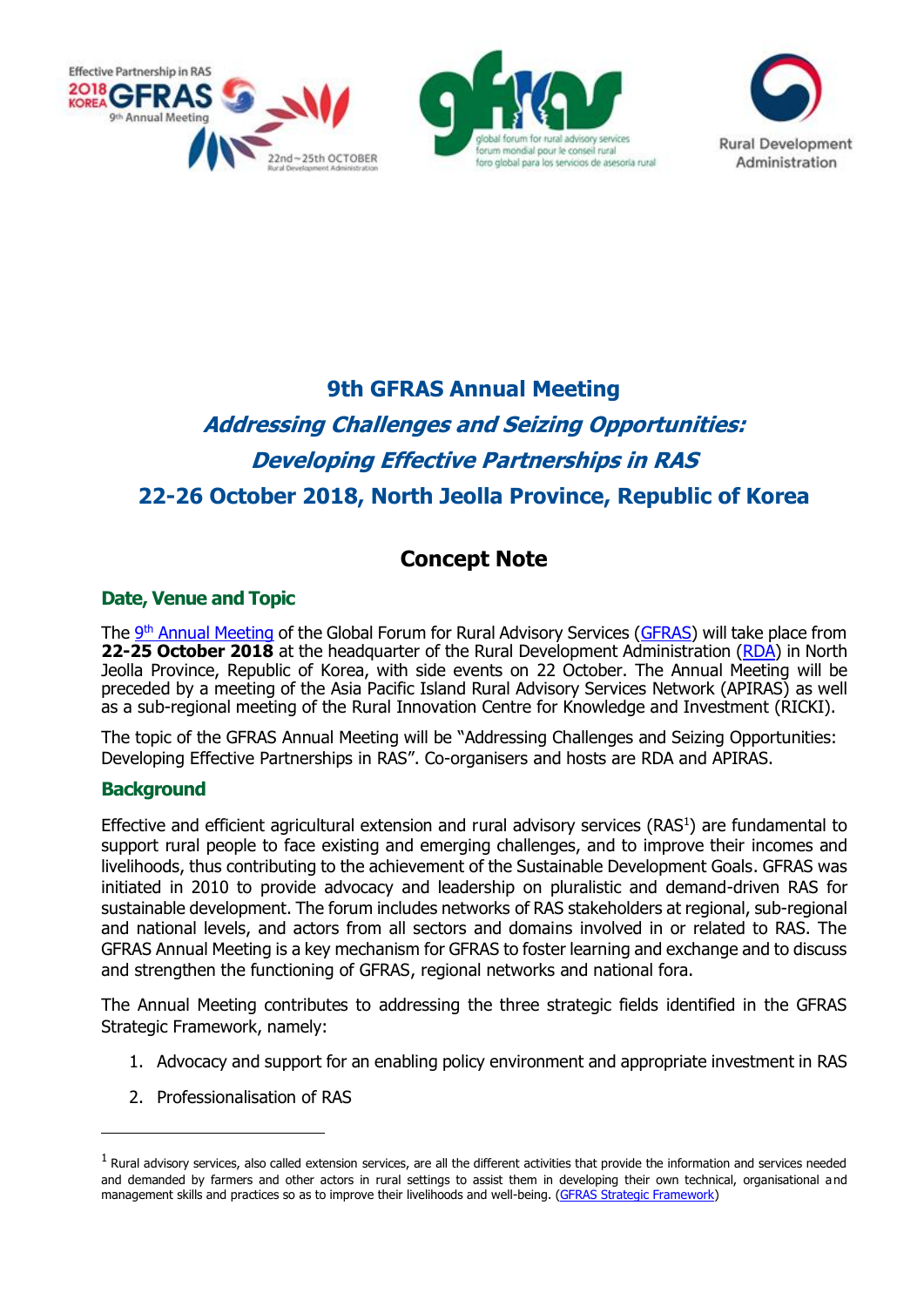3. Facilitation and enhancement of effective and continuous knowledge generation and exchange.

Since its inception the GFRAS Annual Meeting has involved a thematic component, field trips and a functional component (focused on network strengthening). Since 2017, the Annual Meeting also includes a policy dialogue session, to better position RAS and GFRAS in international policy debates, highlight the relevance of RAS to achieving international development goals and to increase the visibility of RAS.

#### **Meeting Objectives**

Building on the experience of previous GFRAS meetings, the capacity assessments of GFRAS regional networks, and on the expertise, knowledge, and experiences of participants, the three objectives of the 2018 Annual Meeting are to:

- identify and define good practices, best-fit approaches and strategies to develop, strengthen, and maintain effective partnerships in RAS, with a particular focus on smart technologies, financing, and collaboration across stakeholders;
- identify and define ways to build the capacities needed at different levels and by different stakeholders (policy, research, education, extension, farmers) to develop, strengthen, and maintain effective partnerships in RAS; and to
- identify and define the roles and capacities needed by GFRAS and its regional RAS networks to play an important and meaningful role in developing, strengthening and maintaining effective partnerships.

#### **Meeting Structure and Thematic Focus**

#### **Thematic Part: Addressing Challenges and Seizing Opportunities: Developing Effective Partnerships in RAS**

Public sector, private sector, non-governmental organisations, producer organisations are all involved in RAS and contribute through various arrangements to the provision and financing of RAS, though to varying degrees according to context.

Public extension services remain very important in many regions and often provide an overall policy and regulatory framework within which RAS function. They directly organise extension activities and are often driven by the national agricultural development goals.

Private sector RAS have the advantage of being fast, flexible, and often high quality. They benefit from the private sector's financial resources and competitiveness. However, companies' interests lead to a neglect of public goods and a marginalisation of producers' interests.

Non-governmental organisations are usually driven by donor priorities and/or local interest, and in general possess a very valuable in-depth knowledge on the community and play a crucial role in building social capital.

Producer organisations are mainly shaped by their member concerns, and, in addition of organising the demand side, are also increasingly involved in the supply of RAS to their members.

Aside from these actors directly involved in RAS, there has been an increasing overlap between activities of RAS, education and training, as well as research, and individual consultants have started playing a significant role in responding to the demand for specific services.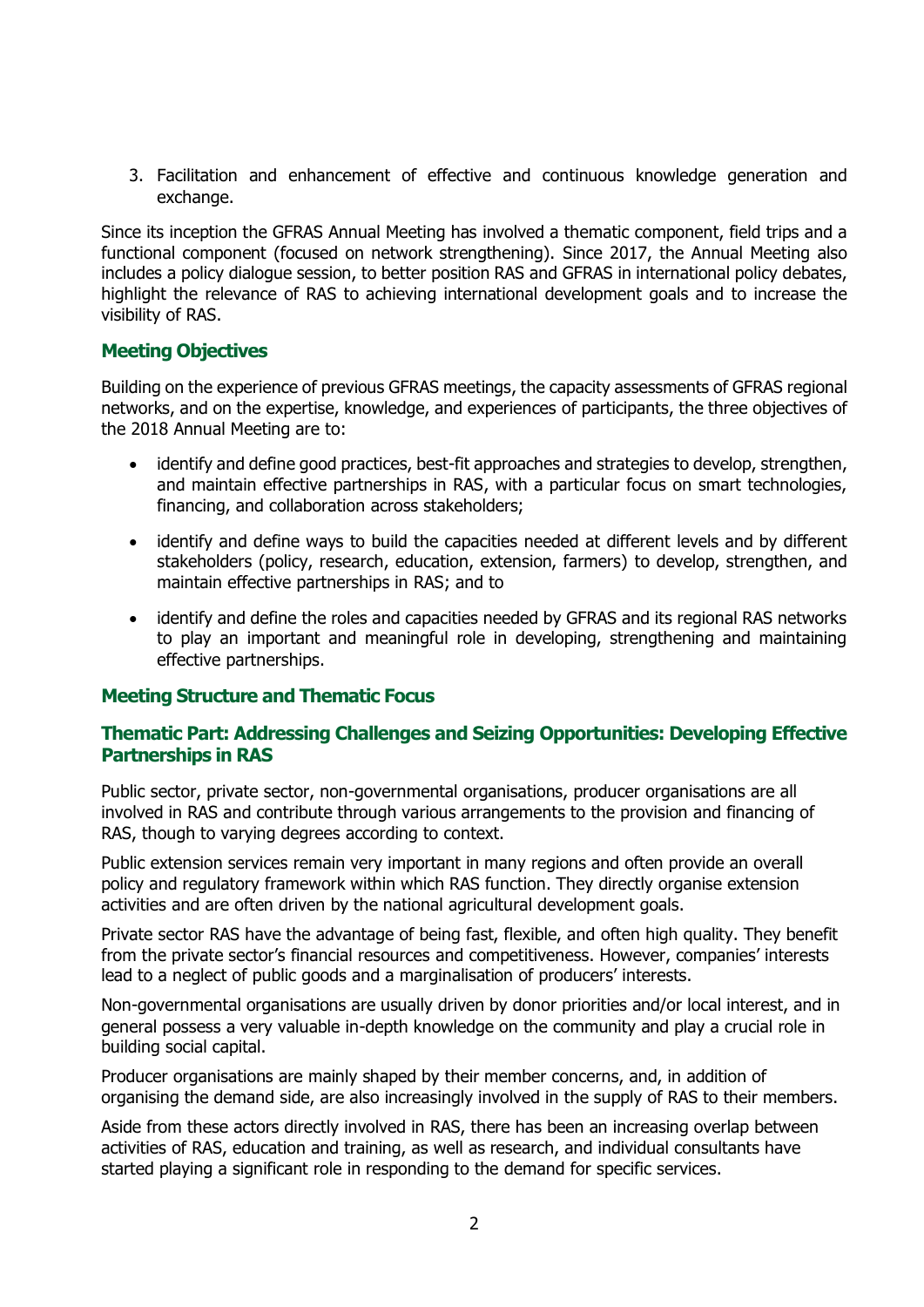Roles and capacities of these different actors vary significantly across countries, value chains and other contexts and very often the individual actors are working isolation, focussing on their geographical and thematic scope and amongst specific types of clients.

However, for rural advisory services to be effective in facing current challenges need to go beyond providing information and services related to an increase of production and income, but take up a more holistic approach by looking at value-chains, livelihoods, and overall community development. But a single service provider cannot be fully inclusive and holistic, and a range of services and providers that meet a variety of needs are better suited to respond to these needs and challenges. This in turn, requires an increased coordination and collaboration between the different actors in order to use each actor's comparative advantage to provide inclusive and demand-based services to their clientele.

On day 1, the 2018 GFRAS Annual Meeting will provide a unique opportunity to explore, learn, discuss and make recommendations on the thematic focus of the meeting. In plenary sessions, participants will develop a common understanding of the topic, learn from evidence and gain insights from some innovative examples.

Parallel sessions will then be held for participants to discuss experiences and identify recommendations concerning the three sub-topics of effective partnerships identified here: smart technology; financing; and effective coordination and collaboration. The following questions will guide the parallel sessions.

#### **Parallel session 1: Smart technologies for effective partnerships in RAS**

- How can smart technologies be used to support the development, strengthening and maintenance of effective partnerships in RAS?
- What are the opportunities and challenges identified in their application?
- How can those opportunities be seized and scaled, and how can challenges be overcome?
- What capacities are needed on different levels to do so, and how can those capacities be built?

#### **Parallel session 2: Innovative financing towards effective partnerships in RAS**

- How can innovative finance models contribute to development, strengthening and maintaining of effective partnerships in RAS?
- What are the opportunities and challenges identified in innovative financing models for RAS involving private finance?
- How can those opportunities be seized and scaled, and how can challenges be overcome?
- What capacities are needed on different levels to do so, and how can those capacities be built?

#### **Parallel session 3: Convergence through collaboration and coordination in RAS**

- Who are the different actors in RAS, what are their interest, and where are synergies and overlaps?
- What are practical examples of the key opportunities and challenges identified in the collaboration and coordination between different actors in RAS?
- How can those opportunities be seized and scaled, and how can challenges be overcome?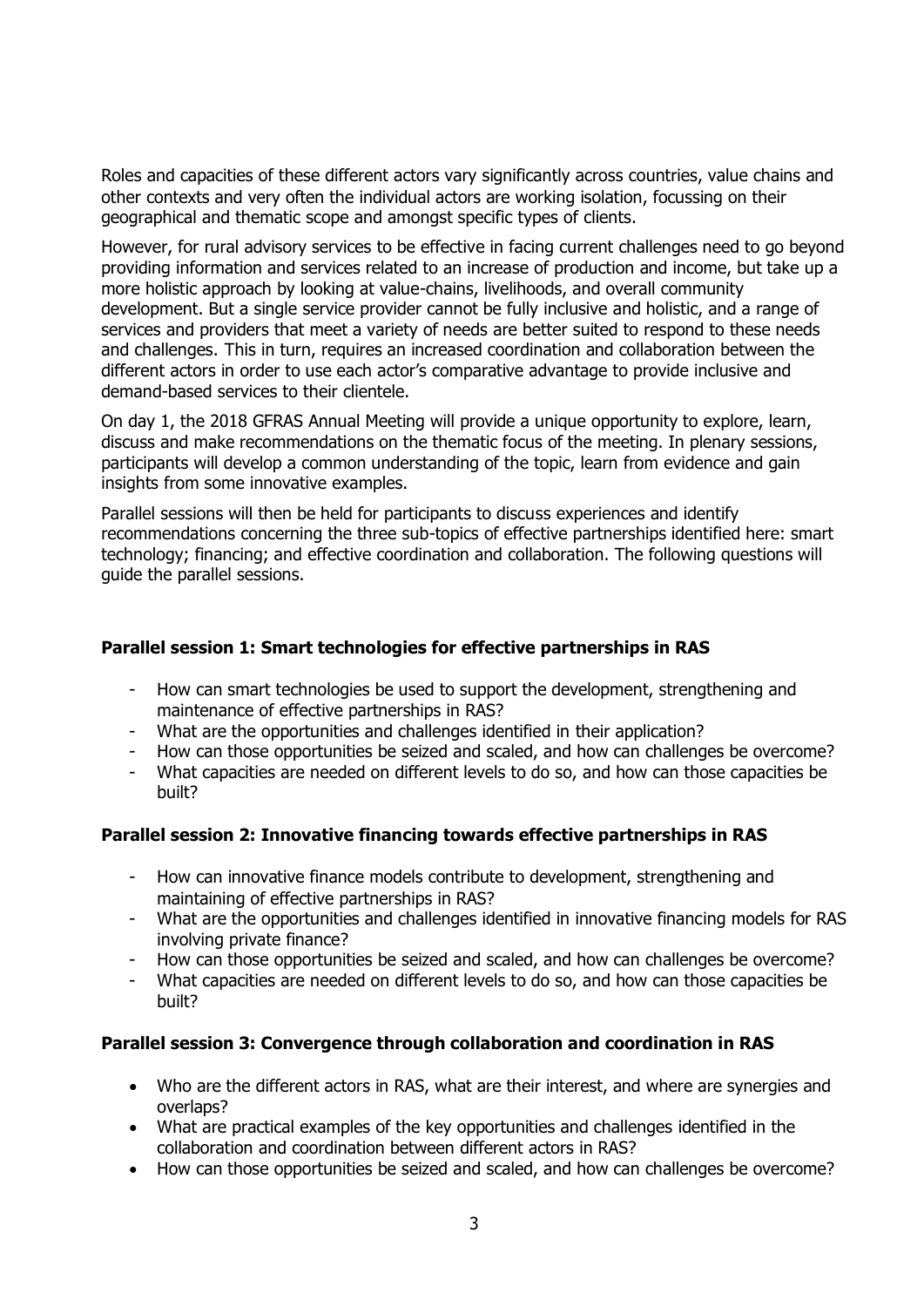• What capacities are needed on different levels to do so, and how can those capacities be built?

# **Korean Session**

The Korean session will be held on 23 October from 13:30 to 17:30 at RDA in collaboration with Korean Society for Agricultural Education and Human Resource Development, Korean Association of Agricultural Extension, Korea Extension Specialist Association and RDA. Approximately 200 participants will attend this session. It will be an opportunity to be introduced to and explore the current state of Global Rural Advisory Services and New Extensionist Learning Kit (NELK). Moreover, the session will include thesis presentations in RAS and case studies presentations by Korean Extension Specialist Association.

# **Field Trips**

Participants will be exposed to Korea's public agricultural extension services through field visits which showcase various case studies and agricultural extension system on 24 October, 2018. Field trip courses are focused on five main topics as follow, 'Korea's Extension System', 'Value Chain', 'Smart-Farming', 'Rural Youth', and 'Farmer's Group' which are all currently the main issues and being focused on by the agricultural and rural development in Korea. Not only the on-site technology and performance in each course will be introduced but Korea's agricultural and cultural experience as well.

# • **Field visit 1: Korea's Extension System**

The Rural Development Administration (RDA) at the national level, Agricultural Research and Extension Services at the provincial level and agricultural extension center at the city/ county level will be visited to learn about how the government leads the researchextension system for dissemination of advanced technology. The organizational role and performance in extension and research in RDA and local agricultural extension services will be introduced.

#### • **Field visit 2: Value Chain**

This course is to have learning experience about the successful case of improvement for agricultural value added using the value chain approach. Place to be visited include an agricultural product processing center, a local food store, a small scaled start-up farm and an educational farm.

#### • **Field visit 3: Smart-Farming**

This course includes a visit to smart-farming research and test-bed using ICT in RDA and outstanding smart-farm. Also, the fourth industrial revolution such as ICT application case in farming and development plan of smart-farming will be showcased.

#### • **Field visit 4: Rural Youth**

The training program for fostering rural youth and encouraging them to engage in agriculture will be introduced through field visit to Korea National College of Agriculture and Fisheries and visit to successful rural youth's farm producing traditional snacks and breeding livestock.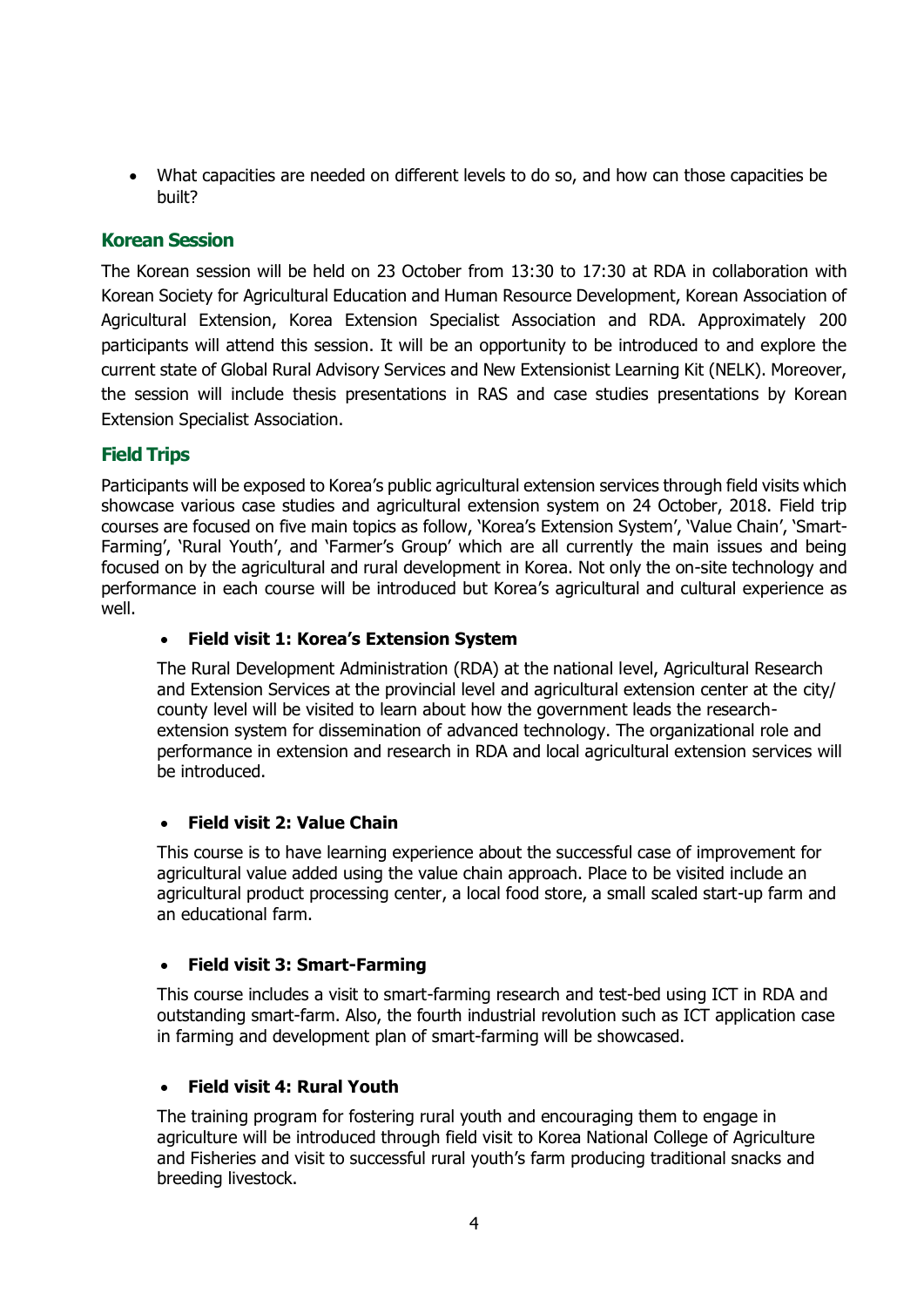# • **Field visit 5: Farmer's Group**

Visit to the farmer's study group and Korea Extension Specialist's group that are operating self-learning activity for farmer and extension agent. The various studies on income generating model of farmer's group and organizational characteristics will be discussed. Also, the activity of Korean Rural Leaders Central Association, Rural Women Leader's Federation and 4-H and organizational character, project, and role of National Agricultural Cooperative Federation will be introduced.|

#### **Functional Part: Strengthening Capacities of RAS Networks**

Regional and sub-regional networks and Country Fora are the main partners of GFRAS in implementing its work and in strengthening and advocating for RAS within their regions. They ensure that the work and focus of GFRAS remains grounded, relevant and demand-driven. The GFRAS 2016–2025 Strategic Framework and corresponding five-year operational plan place a strong emphasis on strengthening the capacities of the regional and sub-regional networks and Country Fora to fulfil these roles.

RAS networks play a crucial role in ensuring the link, collaboration, and exchange between different actors in the broader agricultural innovation system, and hence their role for strengthening partnerships deserve a particular focus.

Evaluations of past meetings have shown that peer exchange between networks is perceived as critical for networks to strengthen their own capacities. Hence, on day 3, the 2018 Annual Meeting will provide space for extensive peer exchange and learning between networks. This will be guided by experts on networks and network functioning, and will lead to the development by the networks of realistic roadmaps for action toward the 2019 Annual Meeting.

Aside from some inputs in the plenary session, networks will have the chance to share experiences in a peer-to-peer learning session, assess their progress since the 2017 Annual Meeting, and develop a realistic roadmap to the 2019 Annual Meeting.

#### **Policy Dialogue**

Building on the results of the exchanges on the first two days, in the afternoon of the third day participants will participate in a policy dialogue which will summarise key elements from the discussions, explore the roles that the enabling environment plays and identifies structural and policy changes needed in order to foster change and implement the recommendations identified in the first days of the meeting. The policy dialogue will take the form of a moderated roundtable discussion among selected key resource persons and a Q&A session with Annual Meeting participants.

#### **Exhibitions & Displays at Venue**

Participants will have a chance to stop by 3 exhibitions at the venue, RDA. Participants are able to explore them anytime during the meeting. Details on them are listed below:

#### ⚫ **Exhibition 1: Outcomes of Agricultural R&D and Extension**

The outcomes of agricultural R&D and Extension will be on a display, from 22 October, to 26 October. Participants will have a great chance to see the outcomes of research and extension such as Smart-Farm models.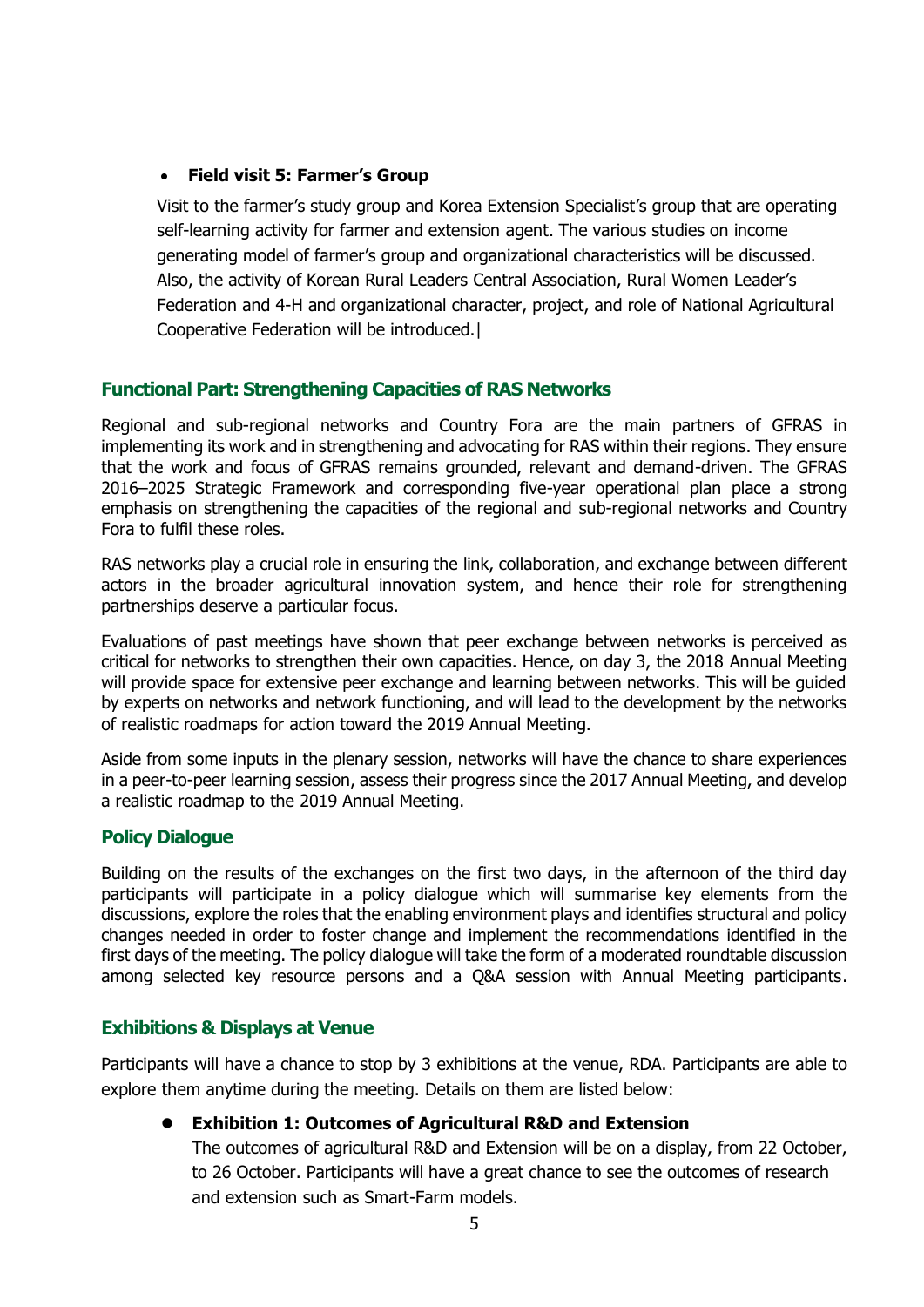⚫ **Exhibition 2: GoodPractices of Korea Extension Specialist Association**

Participants will have the opportunity to see the good practices of the Korea Extension Specialist Association by dropping by this exhibition. It will take place at RDA from 22 Octoberthrough 26 October, alongside the exhibition on Agricultural R&D and Extension mentioned above.

#### ⚫ **Exhibition 3: Agriculture Science Hall**

The Agriculture Science hall is a reflective place, presenting the past, present and future of agriculture as well as the importance of agriculture using the latest technologies. This hall has several display halls: Modern Agriculture Exhibition; Future Agricultural Exhibition; 4D Theater; The Hall of Fame in Agriculture; and so on. During lunch break, interpretation services will be available.

# **Expected Outputs of the Meeting**

The GFRAS Annual Meeting will look at different concepts and definitions of effective partnerships in RAS, and their importance and roles - and related challenges and opportunities - in strengthening RAS for the benefit rural actors worldwide. Going beyond defining concepts, identifying challenges and opportunities, however, the Annual Meeting aims to share and learn from good practices and identify innovative yet realistic and practical strategies to develop, strengthen and maintain effective partnerships in RAS. Participants will also discuss and identify capacities needed at different levels to implement these strategies. The outputs of the meeting will include tangible action plans and recommendations for the short, mid- and long term and at three different levels:

- Actions that each participant will be able to implement on return to their country;
- Action plans for regional and sub-regional networks to strengthen their capacities and roles; and
- Recommendations for structural changes required in national and regional policies and strategies.

The latter two outputs will feed into the preparation of a short Declaration, which will be a key output of the Annual Meeting for wide dissemination.

# **Draft Agenda and Preparation of Inputs by Participants**

The 9th GFRAS Annual Meeting will, as in the past, be a participatory learning event with a range of different types of sessions, including keynotes, panels, presentations in plenary, group work, parallel workshops, short presentations, a share fair and field trips. Participants will be given a wide range of opportunities to provide inputs that will include lessons from practical experience and reviews of evidence. Inputs from participants may be presented in one of the following forms:

- presentation in one of the parallel sessions;
- short presentations during the meeting on experience, case studies, stories or evidence on youth and RAS;
- a stand at the share fair; and/or
- side events or trainings on 22 October.

A draft agenda as well as requirements, application process and deadlines, and selection criteria for all inputs and preparatory activities can be found on the [website.](http://www.g-fras.org/en/am18.html)